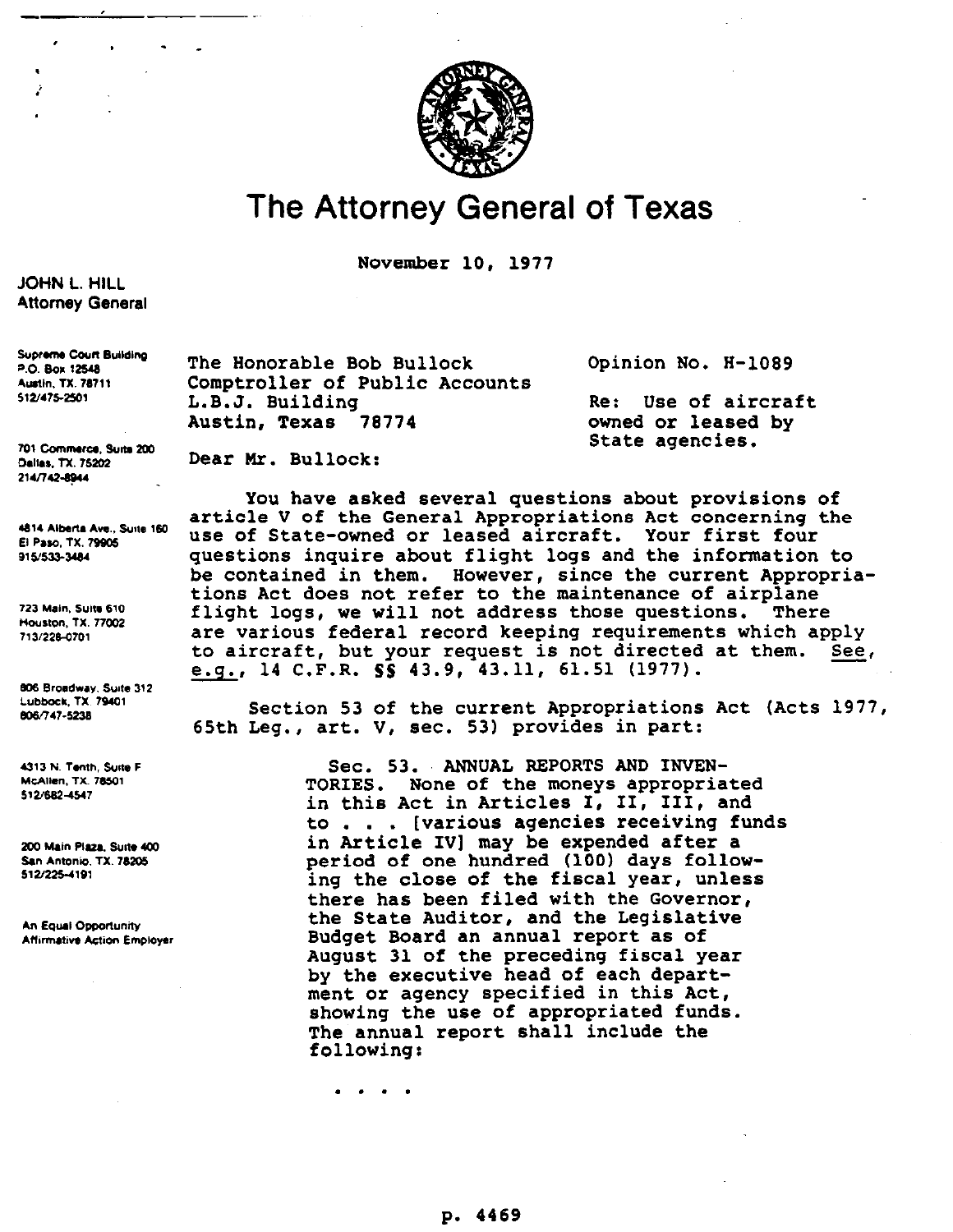e. A summary of the use made **of** state owned aircraft or aircraft operated under long term lease or rental. The summary shall include aircraft description, date purchased or leased, cost, hours flown, number of flights and destination, number and names of passengers and the official business purpose of each flight.

 $\mathcal{L}^{(2)}$ 

Acts 1977, 65th Leg., art. V., 8 53.

You inquire whether persons other than the agency's employees may be transported on its airplane while it is in use on official state business, and if so, what information must **be** recorded concerning such persons. You inform us that, when seating space is available, persons such as employees of other State agencies, federal officials, officials of other states, journalists, spouses of State officials, and other private persons have been transported on State aircraft.

The flight must be for official business and there must be a business reason for the presence on it of any **of** the people you name. See Attorney General Opinions H-602 (1975); H-184 -(1973). Travel regulations in other states permit non-employees to ride in state vehicles if they are traveling on official business. Minnesota Transportation Division Rules and Regulations, rule I B; Nevada State Administrative Manual, S 0635 at 22.

What constitutes official business will depend on the powers and duties of the agency under consideration, and whether an individual's presence **on** a State flight furthers its business purpose will depend upon all the facts and circumstances of each case. Since you do not inquire about any particular trip, we cannot make the necessary individual determination. **Nor** can we give an exhaustive definition of official business for purposes of your question, since that would require a survey of the powers and duties of all state officials and agencies. We can, however, give you some examples from prior opinions of the official business purpose of travel by *various persons,* including private citizens, and thus point out considerations relevant to the determination of particular cases.

Attorney General Opinion 0-4167 (1941) noted that travel expenses of University employees could be paid if incurred for State business, and that

> "State business" signifies the accomplishment of a governmental function; it requires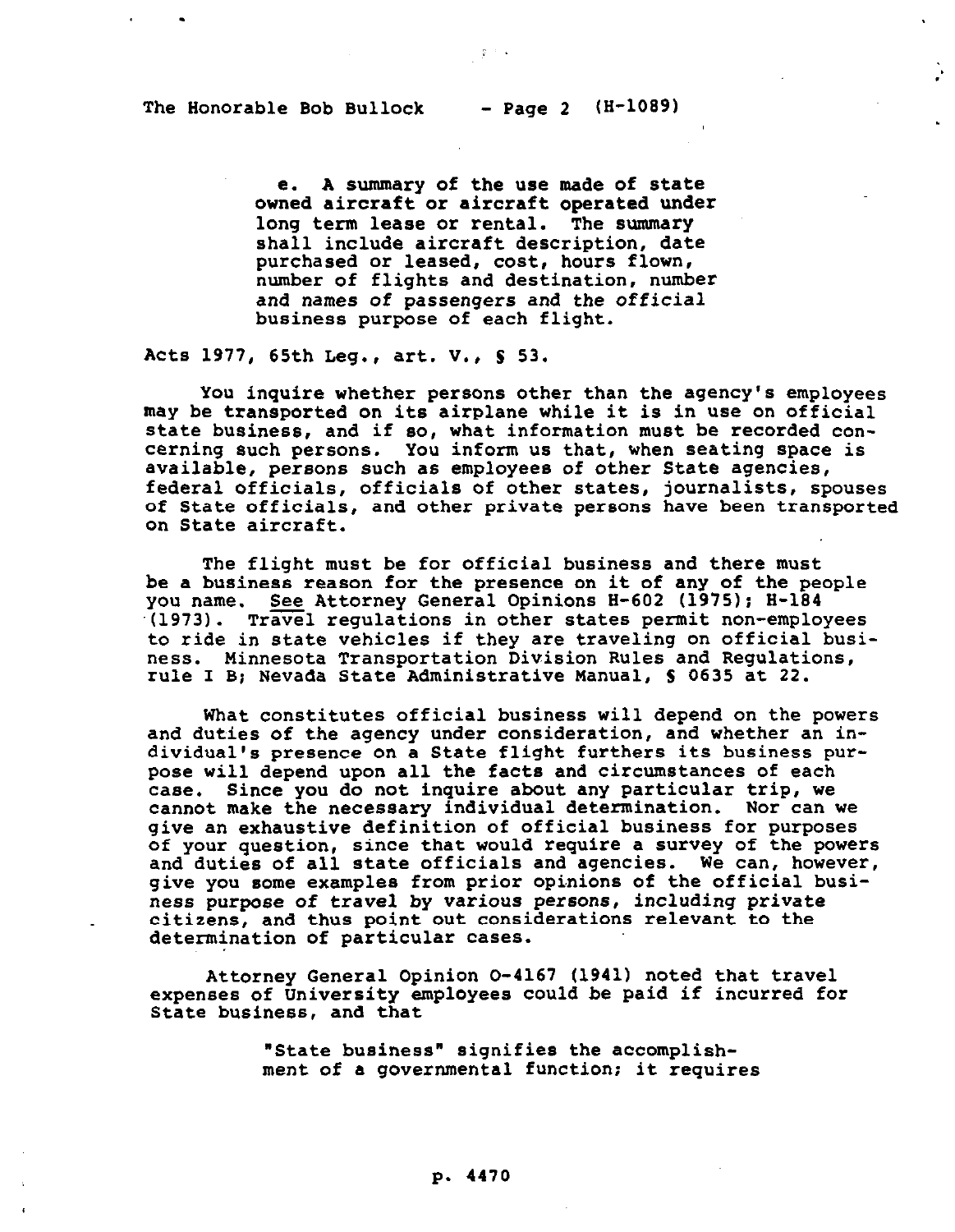-.

. .

that the means and method adopted be reasonably necessary; it implies **that** the particular governmental function involved **be one**  directly entrusted to the institution or department assuming its accomplishment.

Id. at 7. Applying this standard, it approved payment of travel expenses for public relations purposes, for the purpose of meeting with journalists, contacting foundation officials and conferring with potential donors.

Other examples of State business justifying the payment of travel expenses include attendance at a Commission **meeting** by a Commission member, Attorney General Opinion H-193 (1974); attendance at a training school by a State employee at the direction of his agency, Attorney General Opinions WW-83 (1957): S-209 (1956); attendance at a convention by a board member at the direction of his board, Attorney General Opinion C-761 (1966); and attendance by a Railroad Commission representative at a dedication ceremony sponsored by the Historical Survey Committee, Attorney General Opinion M-121 (1967). See also Madden v. Riley, 128 P.2d 602 (Cal. Ct. App. 1942); Louisville and Jefferson County Board of Health v. Steinfeld, 215 S.W.Zd 1011 (Ky. Ct. App. 1948). In Attorney General Opinion **H-275** (1974) we concluded that employees of the Water Quality Board who spoke to private citizen groups at the Board's request could be reimbursed for travel expenses incurred during these speaking engagements. We noted that the **statute** required the Board to encourage private groups to become involved in water quality control, and that providing employees for speaking engagements helped carry out this duty. Thus, the employees were traveling on State business and could be reimbursed in accordance with travel regulations set out in the Appropriations Act.

The Attorneys General of two other states have articulated standards for the use of state-owned aircraft by state officials. The **Attorney** General **of** Pennsylvania concluded that the Governor could use state aircraft without reimbursing the state where the predominent purpose of the flight was official business and<br>personal business was secondary. Opinion No. 75-20-B. The personal business was secondary. Opinion No. 75-20-B. **Attorney** General **of** Oklahoma determined that **the** Governor had wide latitude to use state aircraft for official purposes and he noted that transporting a Supreme Court Justice to a hearing on an urgent matter was undoubtedly official business. Opinion No. 76-201.

The following provision **of** the Appropriations Act is . relevant to your inquiry about **transportation** on **an** agency aircraft of persons employed by other *agencies:* 

## p. 4471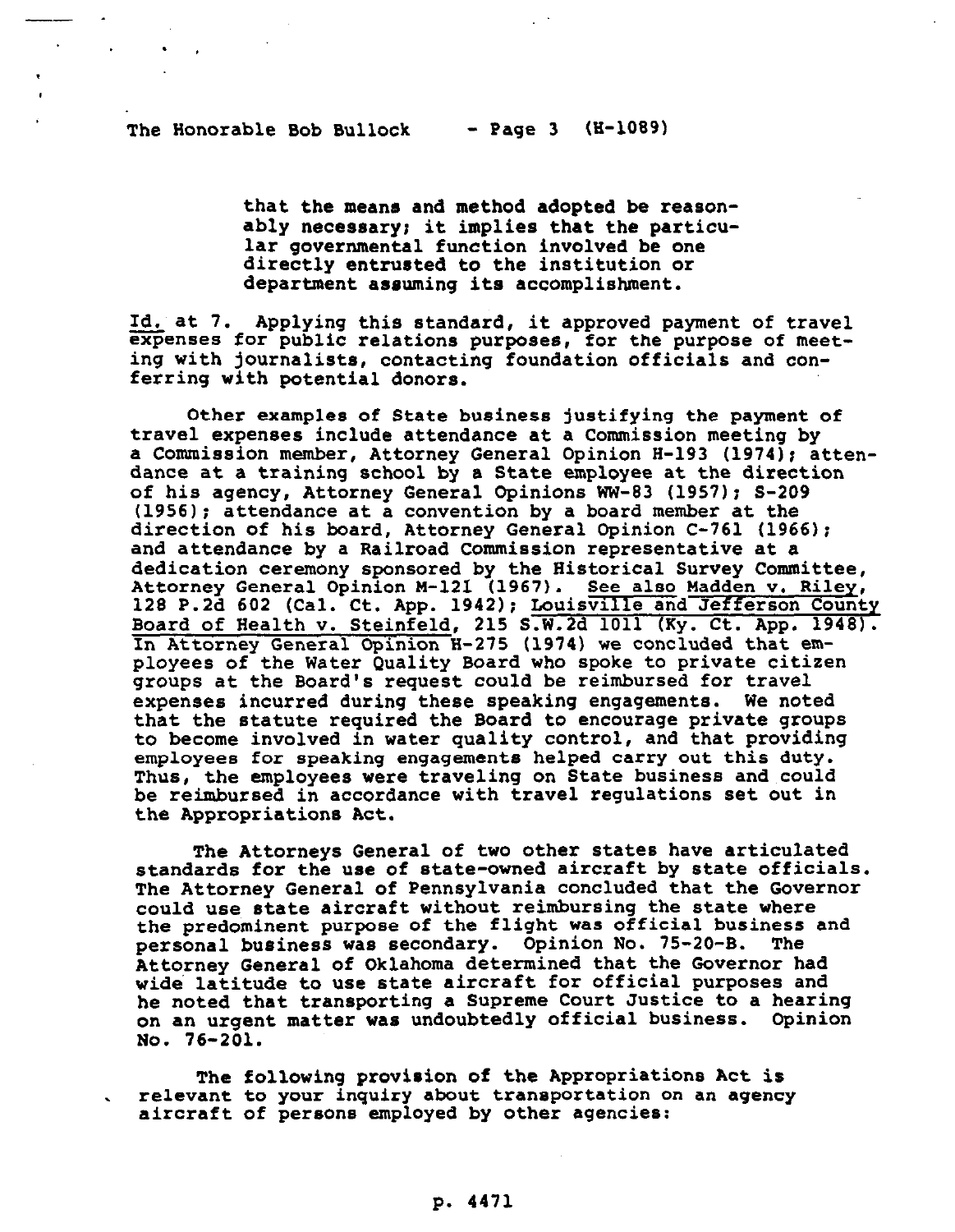. .

It is the intent of the Legislature that state-owned aircraft be utilized<br>by all agencies of the state. To deby all agencies of the state. termine the extent to which this intent is being met, agencies operating stateowned aircraft shall file an annual report with the Legislative Budget Office detailing utilization by other agencies and **the** methods used to increase the utilization.

Acts 1977, 65th Leg., **art. V, S** 18a (4). The inclusion on a flight of an employee of another agency carries out the legislative intent expressed in this provision. The employee must **of**  course be' traveling on official business. **See also Attorney**  General Opinion O-2258 (1940) (Liquor Control Board may pay travel expenses of Assistant Attorneys General assigned to it).

This office has held that the State could pay the travel expenses of unpaid citizen **members** of a civil defense committee established under a federal-state contract which permitted the payment of such expenses **from** federal funds. Attorney General Opinion C-440 (1965). See also Attorney General Opinion M-999 (1971) (Department of Corrections plane used to return prisoners from other states to serve time in Texas).

We have discovered no prior opinions concerning the transportation of federal officials or the officials of other states at State expense. However, authority for provision of such transportation might be found in a contract with the federal government, **a** statute providing for intergovernmental cooperation, or a state benefit which would be realized by the transportation. See, e.g., V.T.C.S. arts. 695c,  $S$  4 (4), (12); 4413c-1; 4413  $(32b)$ ; 4419a. Provision of transportation under such authority would have an official purpose and not constitute the grant **of**  a benefit to a private citizen. Cf. Attorney General Opinion M-263 (1968) (State agency may pay salary of employee assigned to federal agency under grant providing reimbursement).

Nor do any prior opinions address the transportation of journalists at State expense. We have, **however,** said that the Legislature could provide rent free office space in the Capitol to news organizations. Attorney General Opinions H-920 (1977); H-184 (1973). We determined that the provision of free space to the media for proper media purposes would not violate article 3, **section** 51 of the Constitution but would serve the public purpose **of** keeping the people informed about the transaction of public business. In our opinion, an **agency** properly engaged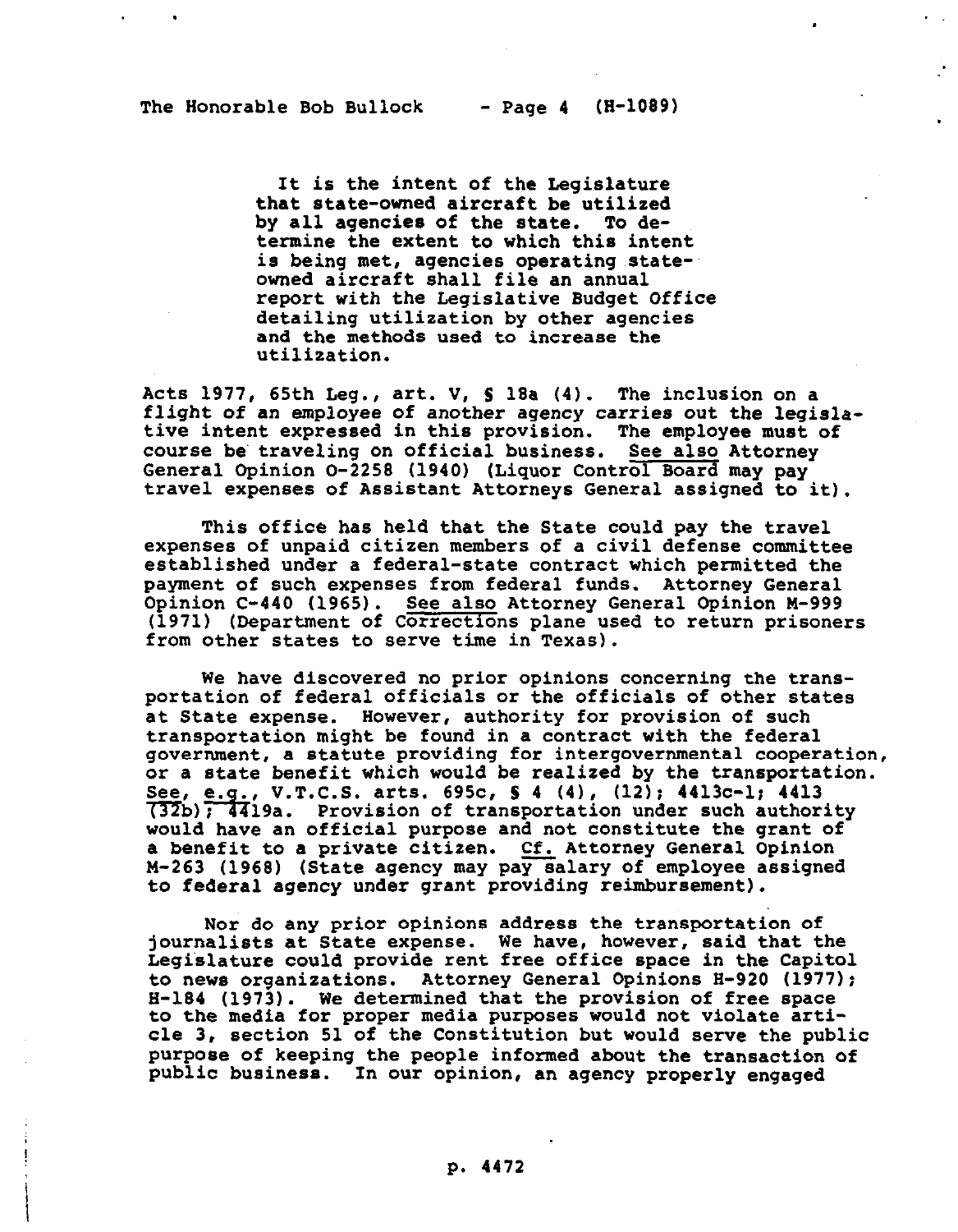The Honorable Bob Bullock  $-$  Page 5 (H-1089)

. . .

in disseminating information to the public, see Attorney General. Opinions H-275 (1974); O-4167 (1941), might under appropriate circumstances include journalists on **a** flight on official business.

We find no opinions regarding the provision **of** free transportation to spouses of State officials, but we believe that the federal tax treatment **of** travel expenses incurred by the spouses of federal officials provides some helpful analogies. Such expenses are not deductible unless the spouse's presence serves a business purpose. Weatherford v. United States, 418 F.Zd 895 (9th Cir. 1969). See Wilkins v. United States, 348 F. Supp. 1282 (D. Neb. 1972), aff'd without opinion, 486 F.2d 1407 (8th Cir. 1973) (travel expenses incurred by wife of Foreign Service inspector on inspection trip were deductible business expenses), and S. Rep. No. 768, 93d Cong., Zd Sess. 157 (1974) (certain trips on government aircraft by President's wife were for official purpose, such as standing in for the President). See also United States v. Disney, 413 F.2d 783 (9th Cir. 1969); Warwick v. United States, 236 F. Supp. 761 (E.D. Va. 1964).

Under circumstances similar to those that establish a bona fide business purpose under federal tax law, we believe the spouse of a public official engages in official business so that the provision of free transportation will not constitute the grant of a benefit to a private person in violation of article 3, section 51. See also Informal opinion from office of Attorney General **of** Utah to Director, Department of Finance, September 12, 1977. The nature and duties **of** the office, the traditional role, if any, of the officeholder's spouse, the purpose of a particular trip and the spouse's connection with that purpose are factors relevant to the determination that there is an official purpose in a particular case.

When any person is transported on its airplane, section 53e requires that his name and the official business purpose of the trip be reported. The section does not require other identifying information, such as title, but the reporting agency **may**  wish to include such information to help explain the official business purpose of the flight.

You state that an agency may use an airplane belonging to another agency without entering into an interagency contract, and inquire which agency should include information about those flights in its annual report. Since the purpose **of** the annual reports required by section 53 is to show the use of appropriated funds, we believe the agency whose appropriation pays for the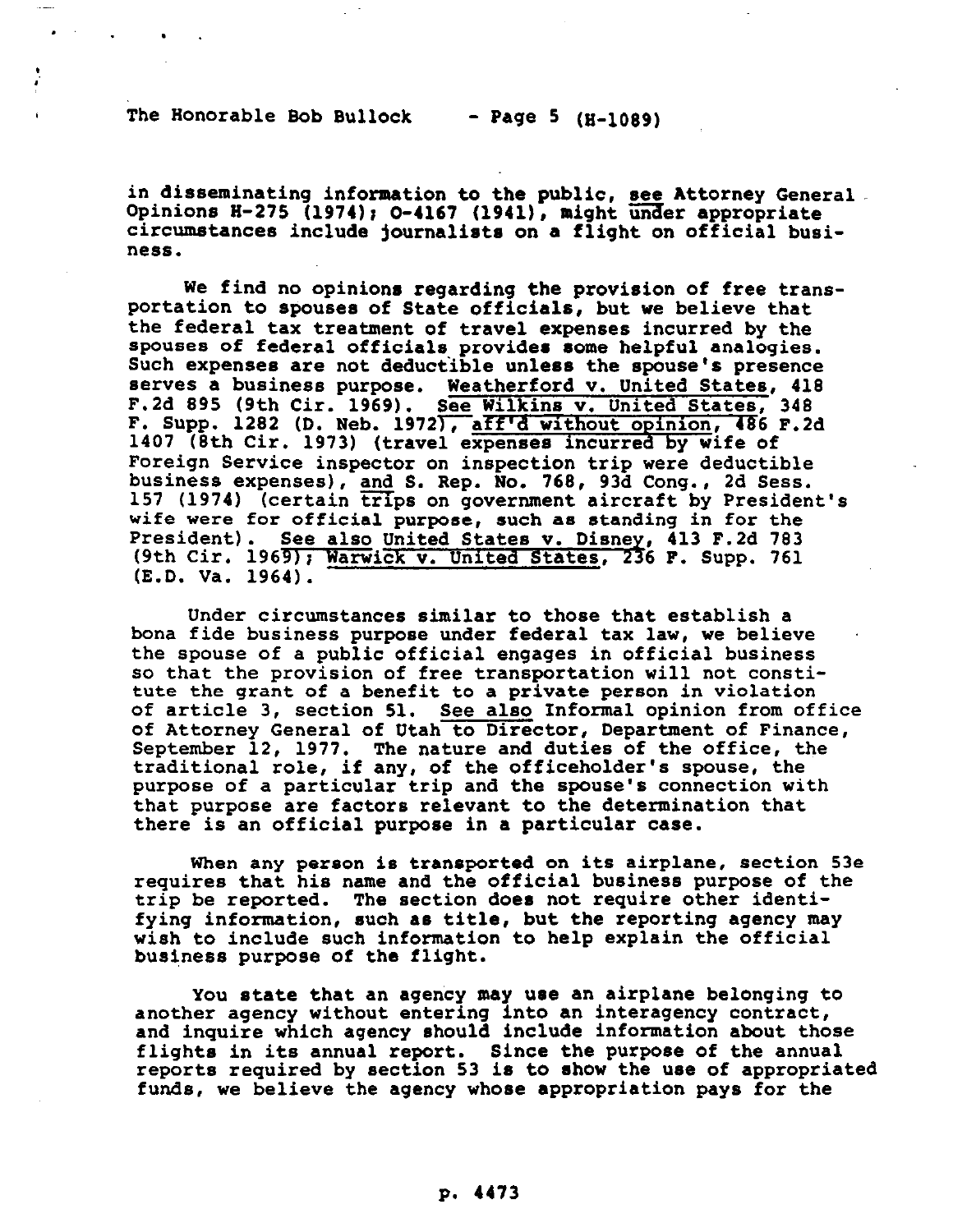, .

use of the plane should include that use on its annual report. In mOst ca6e6, the agency that owns the aircraft would be the proper agency to report use of the plane while it is being used by another agency.

You finally inquire whether any State agency has authority to promulgate guidelines concerning the use and operation of State-owned and leased aircraft. Each agency head is responsible for the proper custody and care of the State property possessed by his agency. V.T.C.S. art. 6252-6, S 5. The agency head has considerable discretion as to the use **of** aircraft owned or leased by his agency, subject to limitations in statute and the appropriations act. See, e.g., Attorney General Opinions S-142 (1954); 0-4167 (1941). See also V.T.C.S. arts. 6252-15; 6252-19a, \$ 1.

## SUMMARY

Article V, section 53e requires State agenciee which rent or lease aircraft to include in their annual report to the Legislative Budget Board certain information regarding use of the aircraft, including names of passengers and official businese purpose **of** each flight. Persons such as employees of another agency, officials of another state or the federal government, journalists, spouses **of** State officials and other private persons may **be** transported on aircraft operated by a State agency when their presence on the flight furthers an official business purpose. Where one agency uses the airplane **of**  another, the agency whose appropriation pays **for** use of the airplane should include that use on its annual report. The agency head has considerable dis**cretion with respect** *to* use of aircraft owned or leased by his agency.

**Very** truly youre,

JOHN L. HILL Attorney **General of** Texas

//